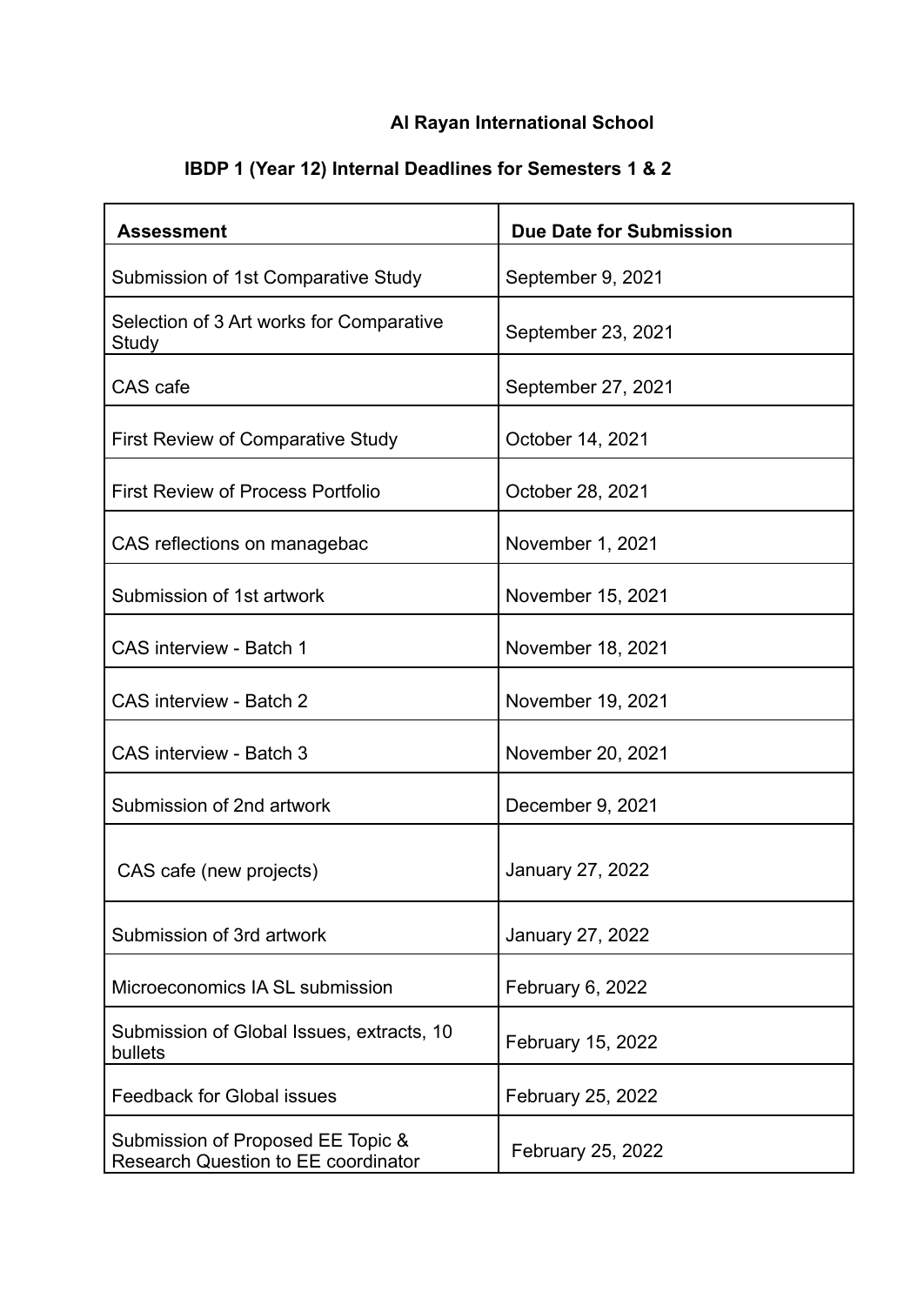| Microeconomics IA Feedback SL                                                                               | February 27, 2022   |
|-------------------------------------------------------------------------------------------------------------|---------------------|
| Microeconomics IA HL submission                                                                             | February 27, 2022   |
| Final Individual Oral (Part 1) Batch 1                                                                      | March 8, 2022       |
| Final Individual Oral (Part 1) Batch 2                                                                      | March 9, 2022       |
| Final Individual Oral (Part 1) Batch 3                                                                      | March 10, 2022      |
| End of unit assessment                                                                                      | March 10 - 19, 2022 |
| Submission of revised EE topic & research<br>question to EE coordinator and EE<br>supervisors               | March 5, 2022       |
| Feedback for EE RQ                                                                                          | March 12, 2022      |
| Microeconomics IA Feedback HL                                                                               | March 18, 2022      |
| Submission of revised EE research question<br>approved by EE supervisors                                    | March 20, 2022      |
| Submission of 4th artwork                                                                                   | March 24, 2022      |
| Deadline for changing EE research question<br>*EE research questions cannot be changed beyond this<br>date. | March 27, 2022      |
| Final Submission of Microeconomics IA SL                                                                    | March 28, 2022      |
| Submission of EE outline to EE Supervisors                                                                  | April 1, 2022       |
| Submission of Global Issue and Extracts                                                                     | April 3, 2022       |
| Biology cafe (RQ, Methodology & data)                                                                       | April 7, 2022       |
| Approval of EE outlines and feedback                                                                        | April 14, 2022      |
| Mock TOK exhibition                                                                                         | April 15, 2022      |
| Global issue feedback                                                                                       | April 16, 2022      |
| Final Submission of Microeconomics IA HL                                                                    | April 20, 2022      |
| <b>EE Cafe</b>                                                                                              | April 28, 2022      |
| <b>CAS interview - Batch 1</b>                                                                              | May 3, 2022         |
| CAS interview - Batch 2                                                                                     | May 4, 2022         |